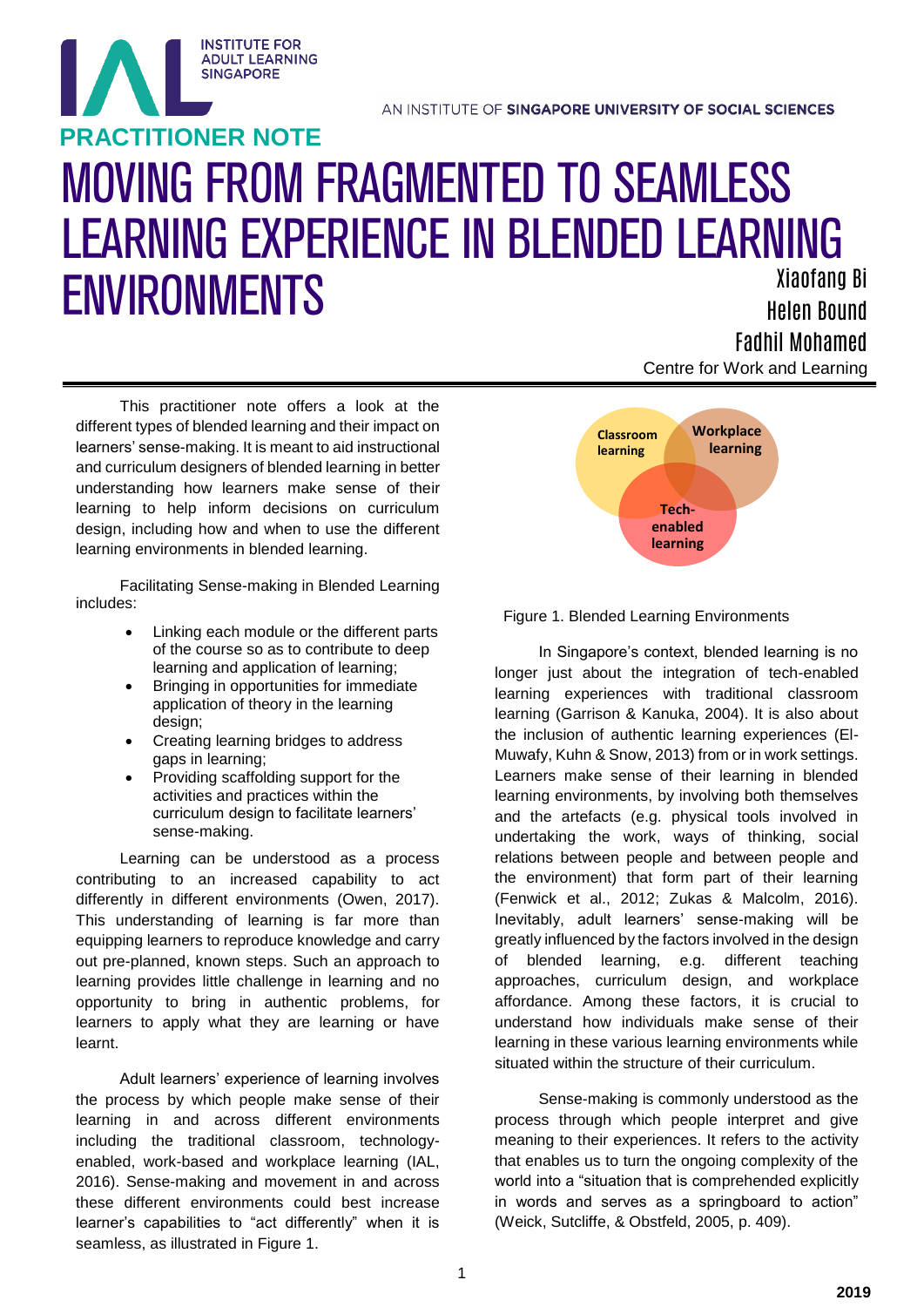This process includes the following features in an ongoing and dynamic way:

- Noticing
- Recalling and reflecting
- Labelling
- Connecting abstract with concrete
- Systemic understanding
- **Communicating**
- Taking actions

# FRAGMENTED VS SEAMLESS LEARNING **EXPERIENCES**

Deep understanding and applying learning in and across different environments need to be part of the purpose and aim(s) of the learning, which are built into the learning outcomes and which need to be aligned with the different learning environments, learning activities and assessment. **Blended learning offers opportunities to ensure deep understanding and position learners to apply their learning in and across different learning environments.**

Deep understanding is developed through opportunities to experience different theories and practices in integrated ways (Bound, Tan, Chow, Wang & Chuen, 2019). By structuring in opportunities for the different aspects of sensemaking - noticing, recalling and reflecting, labelling, connecting abstract with concrete, systemic understanding, and communicating – learning can be effectively scaffolded. Experiencing different theories and practices requires robust dialogue (the communication aspect of sense-making (ibid)). The intertwining effort between applying theory to practice and practice to theory is an iterative process involving all the various aspects of sense-making, sometimes consecutively, sometimes as a simultaneous process. When learners recognize how the theory can be integrated with the practice, they are more confident in their translation of learning in and across different learning environments (Bhatti & Kaur, 2010). Blended learning offers access to this process that classroom learning alone cannot.

In order to create different contexts for sense-making (Barnett & Ceci, 2002) and facilitate the translation of learning, curriculum design of blended learning requires a holistic approach. That is, theory and practice need to be integrated. By helping learners to 'notice', providing them with the appropriate language to 'label', to reflect and take appropriate action to deepen their understanding, learners are enabled to construct their own knowledge in and across the different learning environments and can apply what they have learnt (Kirschner & van Merrienboer, 2013).

For blended learning to occur successfully, it has to be anchored by a learning design for seamless learning within and across different learning environments (Tan, Bound & Wang, 2018). A seamless learning experience would include learning activities that present learners with authentic tasks, a degree of choice in their learning opportunities for dialogues and most importantly, consistency and alignment between aims, outcomes, learning activities and assessment are all important in developing deep understanding and transformative learning experiences (Bound, et al., 2016). It would be well-structured with a coherent and clear narrative to facilitate an effective sense-making experience.

On the other hand, a fragmented learning experience is brought about by a curriculum that is rather administrative in nature and one that is usually shaped by business decisions rather than a focus on enhancing learning and meeting learners' needs. Therefore, it is important to understand how to coherently blend the different environments and aspects of curriculum together to create a seamless learning experience that facilitate sense-making to deepen learning and understanding for their application.



Figure 2 Spectrum of learning experience

## **FRAGMENTED DESIGN**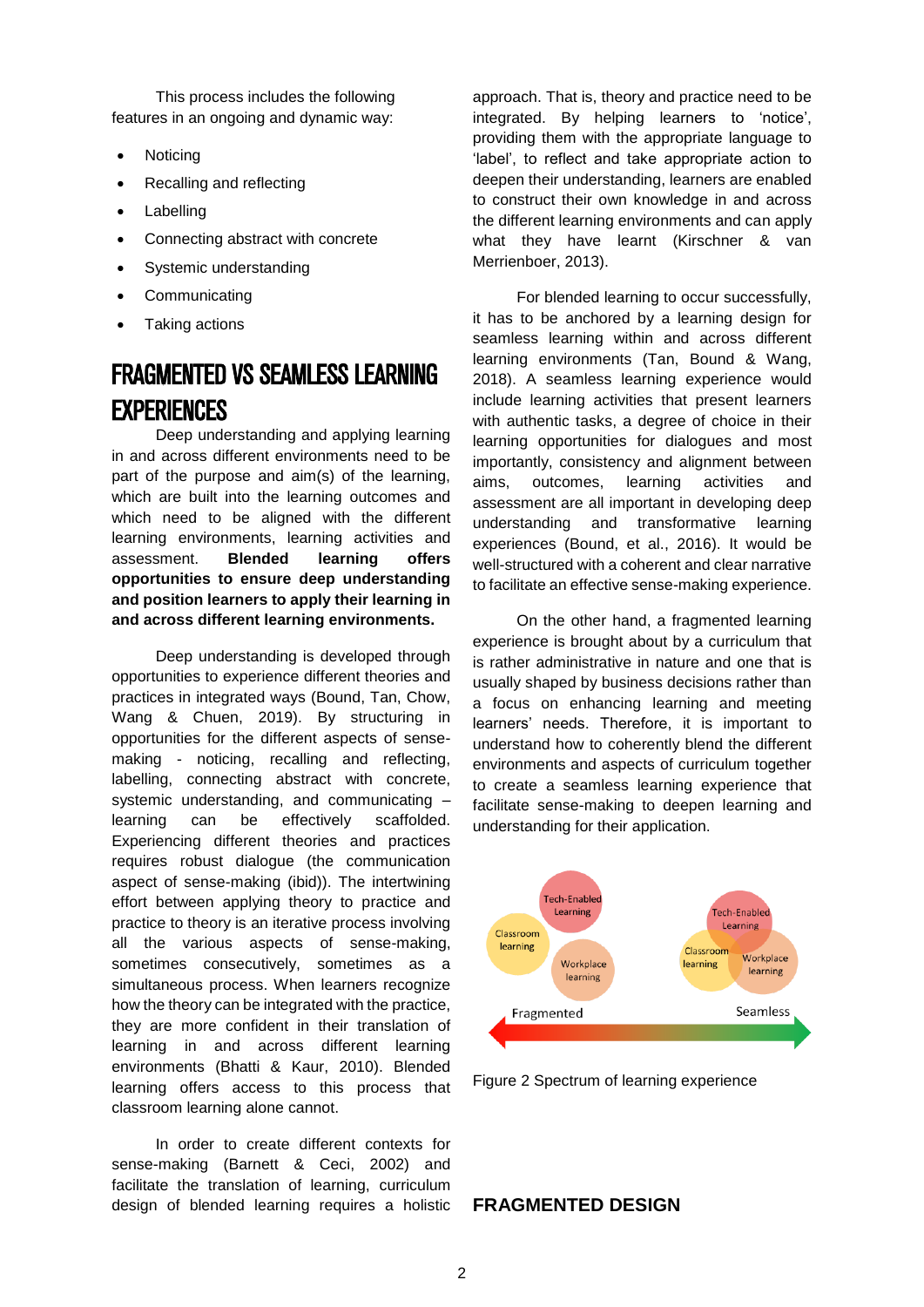*Curriculum does not have a coherent narrative across the different learning environments. There may be a focus on content as reproduction of knowledge. Timeliness of authentic experience is disrupted, because the workplace experience is attached at the end of a period of classroom learning, indicating limited consideration of scaffolding of learning. This also indicates a non-holistic approach as 'theory' and 'practice' are separated.*

#### **Case Study 1**

In one of the courses, the learners attended classroom (20%) and e-learning (80%) sessions involving both theoretical and practical knowledge. However, at the end of the course, the leaners shared that they still lacked the competence to apply for relevant jobs.

The course did not expose learners to the reality that different companies use SAP differently. The SAP is a very versatile system which can be customised to meet different company's needs. However, the SAP taught in the course did not incorporate its versatility. Instead, it was very prescriptive where learners had to follow the procedural steps strictly. Therefore, the learners explained that the curriculum content was not adequate to meet most employer's needs and requirements in the industry. They recommended strongly that some embedded workplace hands-on learning in between classroom and e-learning is necessary to help them to achieve a holistic understanding of the software and be more competent and confident in applying for related jobs.



#### **Case Study 2**

This course put the workplace attachment after two months' classroom teaching. The learners found that some techniques and procedures they learnt during the workplace attachment were sometimes different from what

was covered during their course. They also found that each of the workplaces they were attached to had different procedures and this created further confusion and inhibited their sense-making experiences. There was little they could do to address this dissonance in their learning experiences with the adult educators at the course as the adult educators only visited them once during their four weeks' clinical attachment and the learners were not required to return to the classroom after the attachment. In addition, they found that during the workplace attachment, there was little opportunity for them to check with their workplace supervisors about the different techniques and procedures due to busy working schedules. The following figure captures learners' experience in this course:



# **SEAMLESS DESIGN**

*In contrast, curriculum has an integrated and coherent narrative with provision of scaffolding and authentic workplace scenarios and tasks. There are a lot of opportunities for dialogue and co-construction of knowledge. Appropriate technology is used to support learning in and across classroom and workplace and back again. There is iterative movement between classroom, authentic environments and activities. Design is holistic, integrating theory and practice, technical and generic capabilities.*

#### **Case Study 3**

During training in navigating vessels, learners were given opportunities to apply what they learnt on vessel navigation during the practical simulator session. This simulator session was conducted within the same week as the classroom lesson ensuring that learners benefitted from immediate application. In addition, learners were given a briefing before this session to recap what they learnt earlier in the week in the classroom. After completing the simulator practical session, the learners identified and addressed gaps in their knowledge as well as identifying areas of improvement in a debrief session through a group discussion with their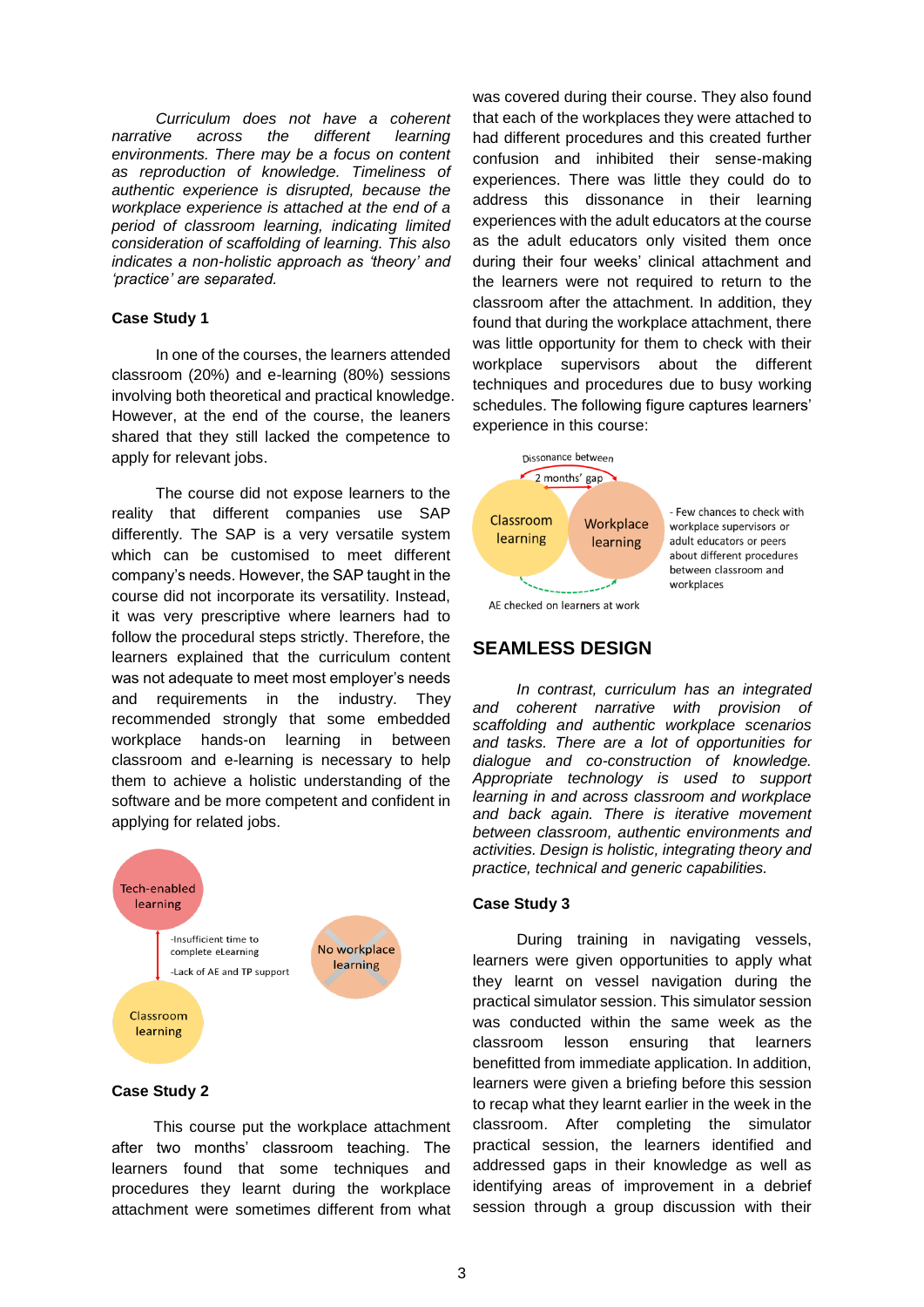instructor as set out in the curriculum. The learners' experience is illustrated in the following figure:



#### **Case Study 4**

The curriculum in this course was designed using a main theme forming the backbone and the bridge to connect different modules of the course. For each of the individual modules, the adult educator would link the module he or she was conducting to the previous module as well as the module that came after the current one. Learners from different agencies sat together to share experiences, deepening learner's exposure to different HR practices. In addition, industry experts from both the public and private sectors were invited to conduct some of the modules in the course. Importantly learners were required to select an issue in their own workplace and develop a project to address the issue. The linking of modules, access to industry experts, dialogue and interaction, authentic learning and assessment were important in helping learners make sense of HR practices from different perspectives. As such, the design contributed to deep learning. As a result, the learners were able to link what they have learned in the course to their daily practice more seamlessly.



# **Summary**

Blended learning provides opportunities to facilitate adult sense-making and enhance learning outcomes. Particularly, the quality of sense-making is dependent on key factors in curriculum design such as the following:

Linking each module or the different parts of the course to facilitate deep learning and application of learning. This can be facilitated by,

- creating more communication opportunities among AEs of different modules to enable them to understand how different modules can be linked in their teaching;
- embedding the linking between different modules explicitly in the delivery of teaching, for example, sharing of same case studies among different modules to show how different modules are linked in the same case studies.

Bringing in opportunities for immediate application of theory in the learning design, this can be achieved by

- Making timely application of learning from classroom to workplace when the learning is still fresh with the learners, e.g., within one to two weeks or even the same day;
- Taking the complexity of work into classrooms, e.g., simulation sessions and practical;

Creating learning bridges to address gaps in learning across different learning environments, this can be achieved through the following specific tips,

- authentic case studies, sharing sessions by industry experts, briefing and debrief before and after practical sessions;
- ongoing communication between learners and AEs and workplace supervisors in different learning environments;

Providing scaffolding support for the activities and practices within the curriculum design by

introducing a work-related assignment that could be applied at the workplace with authentic assessment.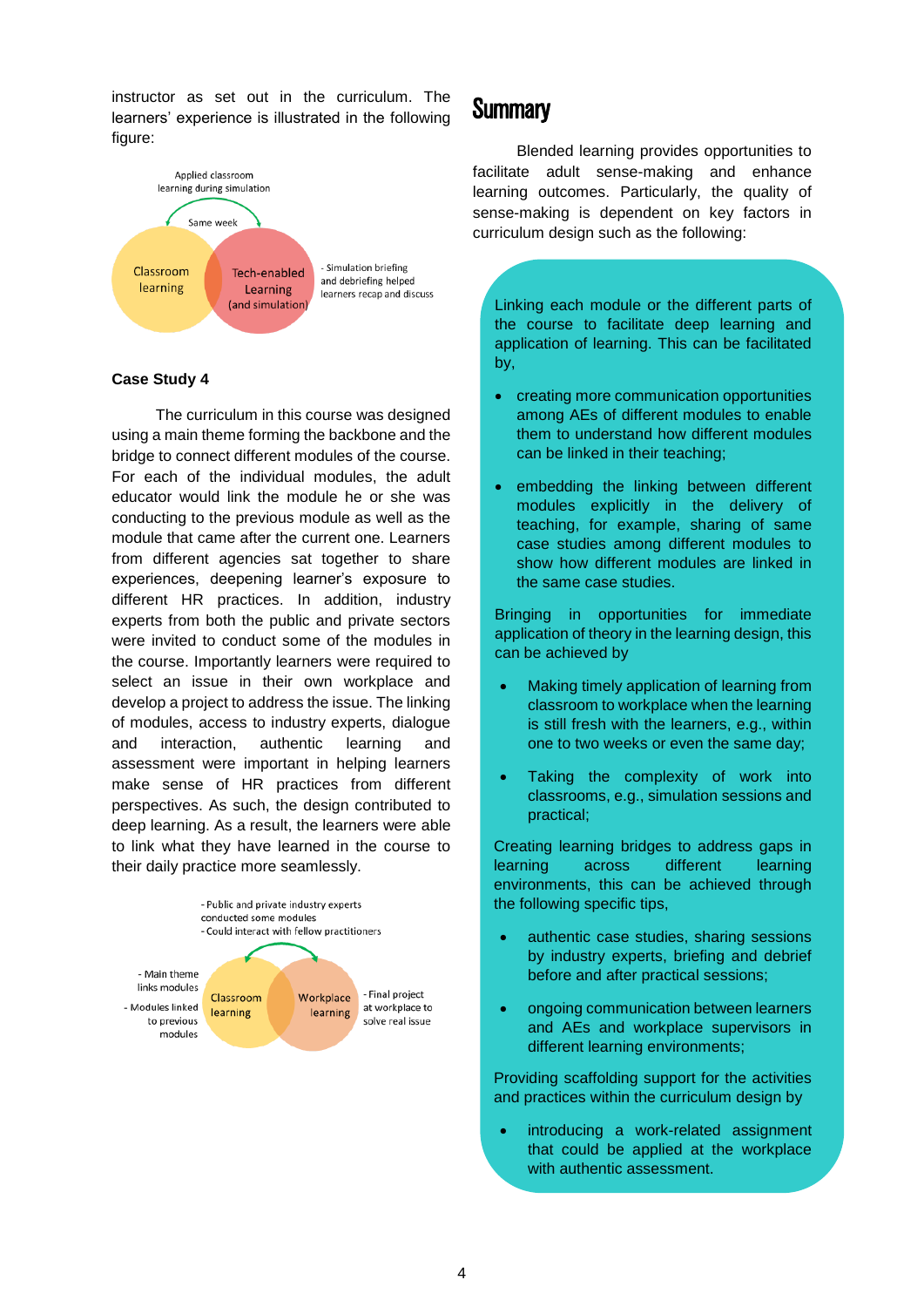### **References**

- Barnett, S. M., & Ceci, S. J. (2002). When and where do we apply what we learn? A taxonomy for far transfer. *Psychological Bulletin*, 128, 612-637. doi:10.1037/0033-2909.128.4.612
- Bhatti, M. A. & Kaur, S. (2010). The role of individual and training design factors on training transfer. *Journal of European Industrial Training, 34*(7), 656-672. DOI: 10.1108/03090591011070770
- Bound, H., Tan, SC., Chow, A. Wang, X, Chuen, KH. (2019). *Dialogical teaching: investigating awareness of inquiry and knowledge co-construction among adult learners engaged in dialogic inquiry and knowledge*. Singapore: Institute for Adult Learning.
- Bound, H., Chia, A., Karmel, A., Lee, M., & Yang, S. (2016). *Assessing Learning for the Changing Nature of Work*. Singapore: Institute for Adult Learning.
- Brinkerhoff, R. O. & Montestino, M. U. (1995). Partnerships for training transfer: lessons from a corporate study. *Human Resource Development Quarterly, 6*(3), 263-274.
- El-Mowafy, A., Kuhn, M. & Snow, T. (2013). Blended learning in higher education: Current and future challenges in surveying education [online]. *Issues in Educational Research, 23*(2),132-150. Retrieved from https://www.researchgate.net/publication/289894499 Blended learning in higher education Curr [ent\\_and\\_future\\_challenges\\_in\\_surveying\\_education](https://www.researchgate.net/publication/289894499_Blended_learning_in_higher_education_Current_and_future_challenges_in_surveying_education)
- Fenwick, T., Jensen, K., & Nerland, M. (2012). Sociomaterial approaches to conceptualizing professional learning, knowledge and practice. *Journal of Education and Work, 25*(1), 1-13. 10.1080/13639080.2012.644901
- Garrison, D & Kanuka, Heather. (2004). Blended Learning: Uncovering Its Transformative Potential in Higher Education. *The Internet and Higher Education, 7*, 95-105. Retrieved from [https://www.researchgate.net/publication/222863721\\_Blended\\_Learning\\_Uncovering\\_Its\\_Transformativ](https://www.researchgate.net/publication/222863721_Blended_Learning_Uncovering_Its_Transformative_Potential_in_Higher_Education) [e\\_Potential\\_in\\_Higher\\_Education](https://www.researchgate.net/publication/222863721_Blended_Learning_Uncovering_Its_Transformative_Potential_in_Higher_Education)
- Institute for Adult Learning. (2016). *Blending classroom with work and technology: how to design a blended curriculum*. IAL.
- Institute for Adult Learning. (2016). *Blending Classroom with Work and Technology*. Institute for Adult Learning. Retrieved from https://www.ial.edu.sg/content/dam/projects/tms/ial/Find-resources/Learning-resourceand-tools/blended-learningguide/Blended%20classroom%20with%20work%20and%20technology%20(IAL)%201st%20edition%20 (1.2).pdf
- Kirschner, P. & van Merrienboer, J. J. G. (2013). *Ten steps to complex learning – a new approach to instruction and instructional design*. Retrieved from [http://web.mit.edu/xtalks/TenStepsToComplexLearning-](http://web.mit.edu/xtalks/TenStepsToComplexLearning-Kirschner-VanMerrienboer.pdf)[Kirschner-VanMerrienboer.pdf](http://web.mit.edu/xtalks/TenStepsToComplexLearning-Kirschner-VanMerrienboer.pdf)
- Owen, C. (2017). *Enhancing learning in the workplace*. Paper presented at IAL Expert Roundtable (20th to 24th Mar, 2017), Singapore.
- Tan, SC., Bound, H. & Wang, X. (forthcoming). Finding the Right Blend: Bringing Learning Back to Blended Learning. In Cher Ping LIM & Charles GRAHAM, Charles. *Blended Learning for Quality Access in Asian Universities*. Springer.
- Weick, K. E., Sutcliffe, K. M., & Obstfeld, D. (2005). Organizing and the process of sensemaking. *Organization Science, 16*(4), 409-421.